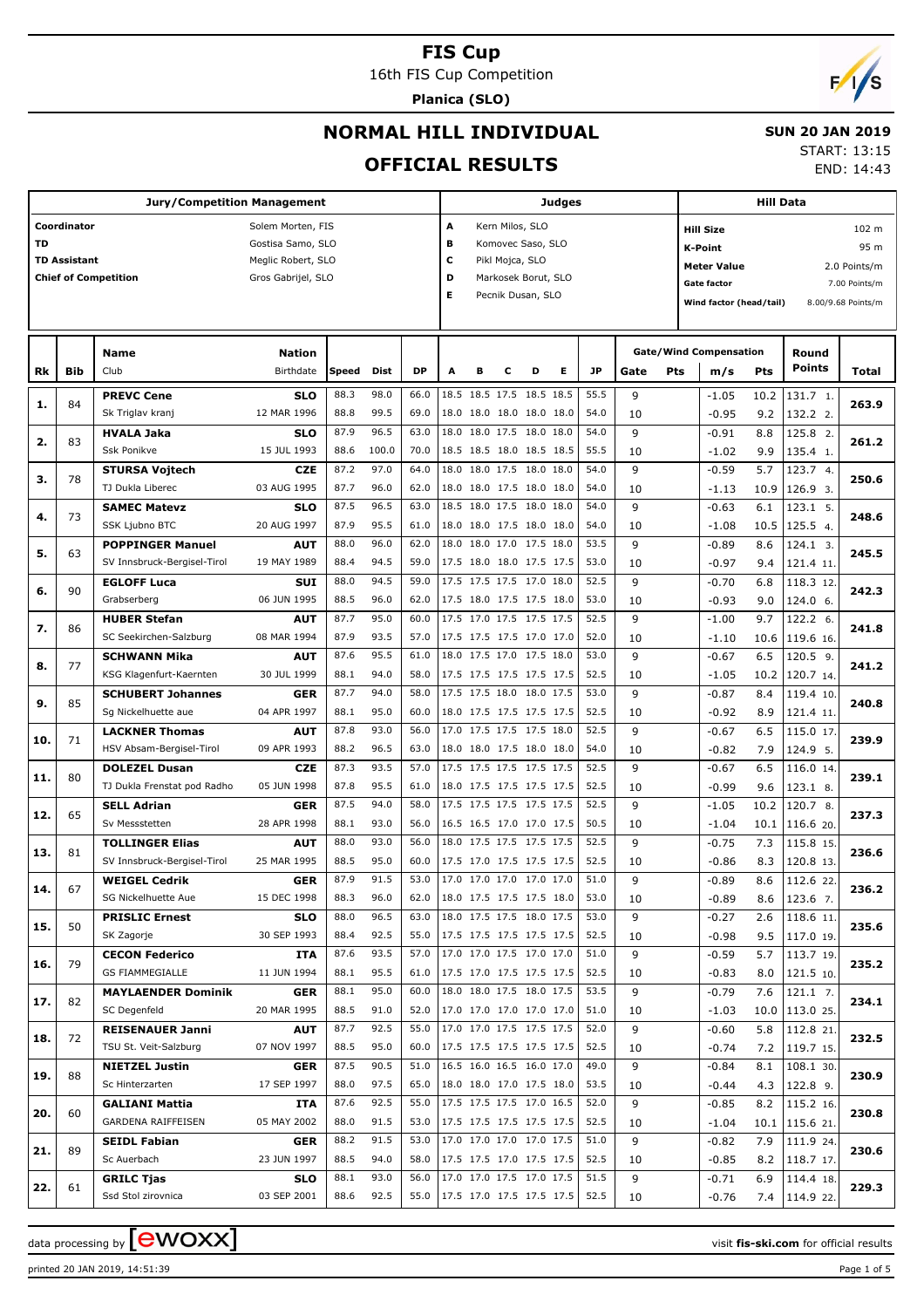16th FIS Cup Competition

**Planica (SLO)**



END: 14:43

# **NORMAL HILL INDIVIDUAL**

#### **SUN 20 JAN 2019** START: 13:15

#### **OFFICIAL RESULTS**

|           |            | <b>Name</b>                 | <b>Nation</b> |              |      |           |                          |   |                          |   |   |      | <b>Gate/Wind Compensation</b> |     |         |     | Round         |       |
|-----------|------------|-----------------------------|---------------|--------------|------|-----------|--------------------------|---|--------------------------|---|---|------|-------------------------------|-----|---------|-----|---------------|-------|
| <b>Rk</b> | <b>Bib</b> | Club                        | Birthdate     | <b>Speed</b> | Dist | <b>DP</b> | A                        | в | с                        | D | Е | JP.  | Gate                          | Pts | m/s     | Pts | <b>Points</b> | Total |
| 23.       | 70         | <b>VODUSEK Lovro</b>        | <b>SLO</b>    | 87.7         | 91.0 | 52.0      | 17.5                     |   | 17.5 17.5 17.5 17.5      |   |   | 52.5 | $\mathsf{Q}$                  |     | $-0.64$ | 6.2 | 110.7 25.     | 228.1 |
|           |            | Ssk Liubno btc              | 28 DEC 2000   | 88.3         | 93.0 | 56.0      | 17.5 17.5 17.5 17.5 17.5 |   |                          |   |   | 52.5 | 10                            |     | $-0.92$ | 8.9 | 117.4 18.     |       |
| 24.       | 47         | <b>BRESADOLA Giovanni</b>   | <b>ITA</b>    | 87.5         | 94.5 | 59.0      |                          |   | 17.5 17.0 17.5 17.5 17.5 |   |   | 52.5 | q                             |     | $-0.50$ | 4.8 | 116.3 13.     | 224.8 |
|           |            | <b>GS MONTE GINER</b>       | 17 FEB 2001   | 87.9         | 89.5 | 49.0      | 16.5 16.5 17.0 17.0 17.0 |   |                          |   |   | 50.5 | 10                            |     | $-0.93$ | 9.0 | 108.5 29.     |       |
| 25.       | 42         | <b>CACINA Daniel Andrei</b> | <b>ROU</b>    | 87.9         | 93.0 | 56.0      |                          |   | 16.5 17.0 16.5 17.0 17.0 |   |   | 50.5 | $\mathsf{Q}$                  |     | $-0.36$ | 3.5 | 110.0 28.     | 224.5 |
|           |            | Cs Dinamo rasnov            | 17 OCT 2001   | 88.3         | 94.0 | 58.0      |                          |   | 16.0 16.5 16.5 16.5 17.5 |   |   | 49.5 | 10                            |     | $-0.72$ | 7.0 | 114.5 23.     |       |
| 25.       | 28         | <b>VANSKA Elias</b>         | <b>FIN</b>    | 87.4         | 92.5 | 55.0      |                          |   | 17.0 17.5 16.5 17.0 17.5 |   |   | 51.5 | $\mathsf q$                   |     | $-0.60$ | 5.8 | 112.3 23.     | 224.5 |
|           |            | Lieksa Ski club             | 20 JUL 1996   | 88.0         | 92.5 | 55.0      | 17.0 16.5 17.0 16.5 17.0 |   |                          |   |   | 50.5 | 10                            |     | $-0.69$ | 6.7 | 112.2 26.     |       |
| 27.       | 87         | <b>RUPITSCH Markus</b>      | <b>AUT</b>    | 88.3         | 90.0 | 50.0      |                          |   | 17.0 17.0 17.0 17.0 17.0 |   |   | 51.0 | $\mathsf q$                   |     | $-0.95$ | 9.2 | 110.2 26.     | 223.7 |
|           |            | KSG Klagenfurt-Kaernten     | 08 NOV 1997   | 88.6         | 93.0 | 56.0      | 17.0 16.5 16.5 16.5 17.0 |   |                          |   |   | 50.0 | 10                            |     | $-0.77$ | 7.5 | 113.5 24.     |       |
| 28.       | 45         | <b>KALINICHENKO Vitaliy</b> | <b>UKR</b>    | 87.5         | 94.0 | 58.0      |                          |   | 16.5 16.5 16.5 16.5 16.5 |   |   | 49.5 | $\mathsf q$                   |     | $-0.28$ | 2.7 | 110.2 26.     | 222.4 |
|           |            | Vorokhta Ski School         | 09 AUG 1993   | 88.0         | 91.5 | 53.0      | 16.5 16.5 16.5 17.0 17.0 |   |                          |   |   | 50.0 | 10                            |     | $-0.95$ | 9.2 | 112.2 26.     |       |
| 29.       | 55         | <b>RESINGER Peter</b>       | <b>AUT</b>    | 87.5         | 93.5 | 57.0      |                          |   | 17.5 17.0 17.0 17.0 17.5 |   |   | 51.5 | 9                             |     | $-0.46$ | 4.5 | 113.0 20.     | 222.0 |
|           |            | SV Schwarzach               | 28 JUN 2000   | 87.8         | 91.5 | 53.0      | 17.0 17.0 17.0 17.0 17.5 |   |                          |   |   | 51.0 | 10                            |     | $-0.52$ | 5.0 | 109.0 28.     |       |
| 30.       | 64         | <b>MARUSIAK Yevhen</b>      | <b>UKR</b>    | 87.4         | 90.5 | 51.0      |                          |   | 17.0 17.0 17.0 17.0 17.0 |   |   | 51.0 | $\mathsf q$                   |     | $-0.77$ | 7.5 | 109.5 29.     | 206.0 |
|           |            | Verkhovyna Ski school       | 16 MAR 2000   | 87.7         | 84.5 | 39.0      | 16.5 16.0 16.5 16.5 16.5 |   |                          |   |   | 49.5 | 10                            |     | $-0.83$ | 8.0 | 96.5 30.      |       |

|     |                | Not qualified for final round                          |                           |      |      |      |                          |      |   |                 |       |
|-----|----------------|--------------------------------------------------------|---------------------------|------|------|------|--------------------------|------|---|-----------------|-------|
| 31. | 58             | <b>KARLEN Gabriel</b><br>Gstaad                        | <b>SUI</b><br>10 MAR 1994 | 86.9 | 90.5 | 51.0 | 17.0 17.0 17.0 17.0 17.0 | 51.0 | 9 | $-0.60$<br>5.8  | 107.8 |
| 32. | 76             | <b>WINTER Paul</b><br>SC Willingen                     | <b>GER</b><br>05 OCT 1997 | 87.5 | 90.5 | 51.0 | 17.0 17.0 17.5 17.0 17.5 | 51.5 | 9 | $-0.50$<br>4.8  | 107.3 |
| 33. | 44             | <b>BRESADOLA Davide</b><br>CS ESERCITO                 | <b>ITA</b><br>10 SEP 1988 | 87.3 | 92.5 | 55.0 | 17.0 17.0 17.0 17.0 17.5 | 51.0 | 9 | $-0.11$<br>1.1  | 107.1 |
| 34. | 57             | <b>SCHLUETTER Anton</b><br>SC Motor Zella-Mehlis       | <b>GER</b><br>20 OCT 1997 | 87.5 | 90.0 | 50.0 | 17.0 17.5 17.0 17.0 17.0 | 51.0 | 9 | $-0.62$<br>6.0  | 107.0 |
| 35. | 68             | <b>SCHARFFS Greyson</b><br>Park City Ski and Snowboard | <b>USA</b><br>21 DEC 2001 | 87.6 | 89.5 | 49.0 | 16.5 16.5 17.0 16.5 16.5 | 49.5 | 9 | $-0.85$<br>8.2  | 106.7 |
| 36. | 6              | <b>ZAVRSNIK Gorazd</b><br>Ssk Ljubno btc               | <b>SLO</b><br>21 APR 2003 | 87.6 | 93.0 | 56.0 | 16.5 16.5 17.0 17.0 17.0 | 50.5 | 9 | 0.01<br>$-0.1$  | 106.4 |
| 37. | $\overline{7}$ | <b>LIPOVSEK ROCNIK Miha</b><br>Sk Zagorje              | <b>SLO</b><br>14 AUG 2003 | 87.6 | 93.5 | 57.0 | 17.0 17.0 16.5 17.0 17.0 | 51.0 | 9 | 0.21<br>$-1.7$  | 106.3 |
| 38. | 38             | <b>VIDIC Matija</b><br>SSK Ilirija                     | <b>SLO</b><br>30 AUG 2000 | 87.8 | 89.5 | 49.0 | 17.0 17.0 17.0 17.5 17.0 | 51.0 | 9 | $-0.61$<br>5.9  | 105.9 |
| 39. | 59             | <b>SKUPIEN Damian</b><br>Ts Wisla zakopane             | POL<br>21 SEP 1999        | 87.1 | 88.5 | 47.0 | 17.0 17.0 17.0 17.0 17.0 | 51.0 | 9 | $-0.71$<br>6.9  | 104.9 |
| 39. | 43             | <b>ROBNIK Luka</b><br>SSK Ljubno BTC                   | <b>SLO</b><br>25 OCT 2001 | 87.5 | 90.5 | 51.0 | 17.0 17.0 17.0 17.0 17.0 | 51.0 | 9 | 2.9<br>$-0.30$  | 104.9 |
| 41. | 46             | <b>KOS Lovro</b><br>SSK Ilirija                        | <b>SLO</b><br>23 JUL 1999 | 87.6 | 91.5 | 53.0 | 16.5 16.0 16.5 16.5 16.5 | 49.5 | 9 | $-0.23$<br>2.2  | 104.7 |
| 42. | 66             | <b>GASIENICA Patrick</b><br>Norge Ski club             | <b>USA</b><br>28 NOV 1998 | 87.5 | 87.0 | 44.0 | 16.5 16.5 17.0 17.0 16.5 | 50.0 | 9 | 10.5<br>$-1.08$ | 104.5 |
| 43. | 11             | <b>RITZER Josef</b><br><b>WSV Woergl</b>               | <b>AUT</b><br>11 SEP 2000 | 87.5 | 92.0 | 54.0 | 17.0 17.0 17.0 17.0 17.0 | 51.0 | 9 | $-0.8$<br>0.10  | 104.2 |
| 44. | 75             | <b>FUCHS Tim</b><br>SC Degenfeld                       | <b>GER</b><br>03 AUG 1997 | 87.8 | 88.5 | 47.0 | 17.5 17.0 17.5 17.5 17.0 | 52.0 | 9 | 4.5<br>$-0.46$  | 103.5 |
| 44. | 41             | <b>VETELAINEN Jonne</b><br>Kuusamon Era-veikot         | <b>FIN</b><br>12 JUL 2000 | 87.3 | 90.0 | 50.0 | 17.0 17.0 16.0 17.0 17.0 | 51.0 | 9 | $-0.26$<br>2.5  | 103.5 |
| 46. | 37             | <b>HOLIK Frantisek</b><br>Lomnice-Dukla                | <b>CZE</b><br>23 OCT 1998 | 87.5 | 88.0 | 46.0 | 17.5 17.0 17.0 17.0 17.5 | 51.5 | 9 | 5.9<br>$-0.61$  | 103.4 |
| 47. | 39             | <b>CHO Sungwoo</b>                                     | <b>KOR</b><br>01 JAN 2000 | 87.6 | 88.0 | 46.0 | 16.5 17.0 17.0 17.0 17.0 | 51.0 | 9 | $-0.60$<br>5.8  | 102.8 |

data processing by **CWOXX**  $\blacksquare$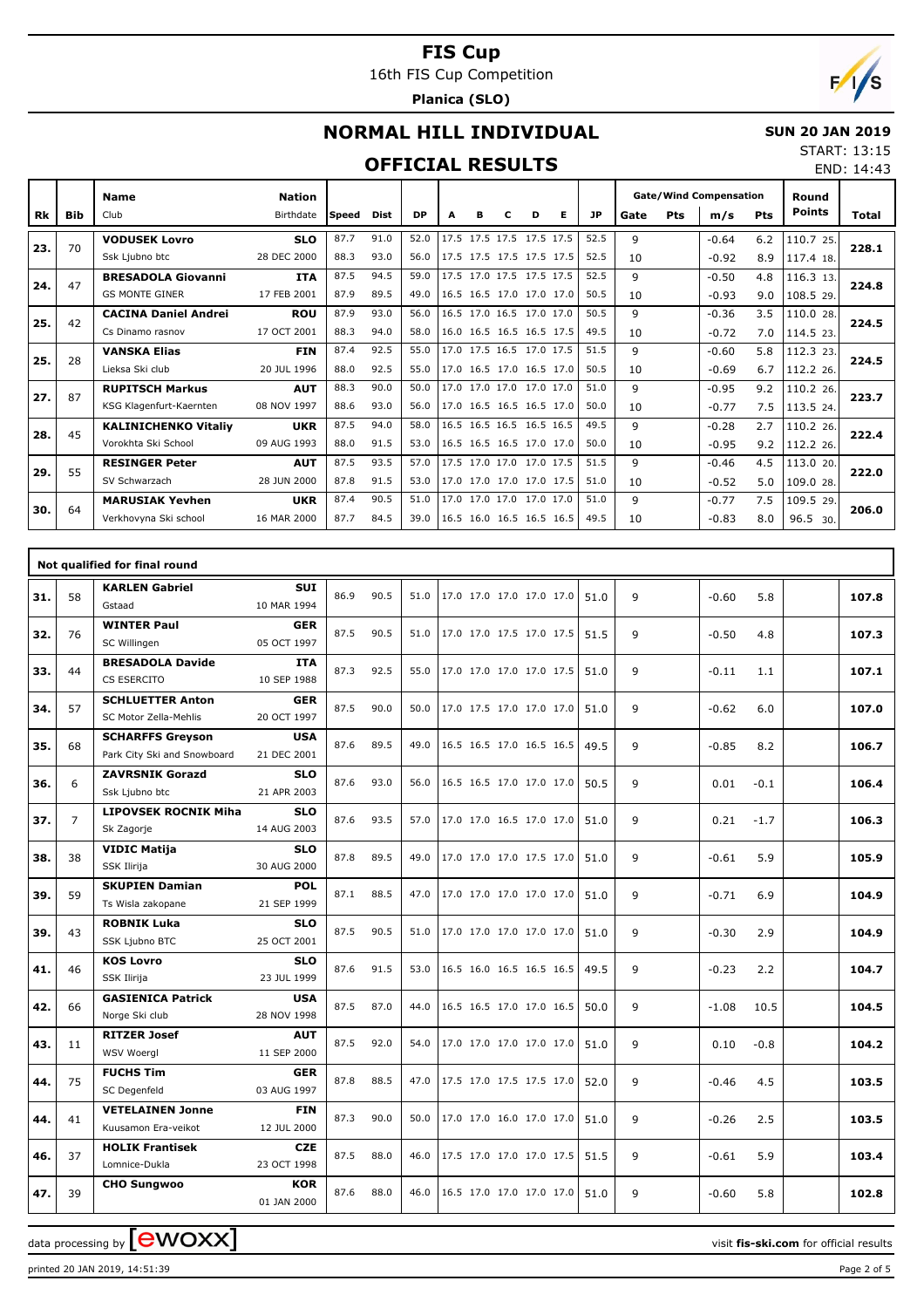16th FIS Cup Competition

**Planica (SLO)**



#### **NORMAL HILL INDIVIDUAL**

#### **SUN 20 JAN 2019**

### **OFFICIAL RESULTS**

START: 13:15 END: 14:43

|     |            |                                   |             |       |      |           |                          |   |   |                          |                                                                |      |      |            |                               |            |               | LIND. 17.7J |
|-----|------------|-----------------------------------|-------------|-------|------|-----------|--------------------------|---|---|--------------------------|----------------------------------------------------------------|------|------|------------|-------------------------------|------------|---------------|-------------|
|     |            |                                   |             |       |      |           |                          |   |   |                          |                                                                |      |      |            | <b>Gate/Wind Compensation</b> |            | Round         |             |
|     |            | Name                              | Nation      |       |      |           |                          |   |   |                          |                                                                |      |      |            |                               |            | <b>Points</b> |             |
| Rk  | <b>Bib</b> | Club                              | Birthdate   | Speed | Dist | <b>DP</b> | A                        | в | c | D                        | Е                                                              | JP   | Gate | <b>Pts</b> | m/s                           | <b>Pts</b> |               | Total       |
|     |            | <b>HAFNAR Mark</b>                | <b>SLO</b>  |       |      |           |                          |   |   |                          |                                                                |      |      |            |                               |            |               |             |
| 48. | 48         | Sk Triglav kranj                  | 11 APR 2002 | 87.8  | 89.5 | 49.0      |                          |   |   | 17.0 17.0 17.0 17.0 17.0 |                                                                | 51.0 | 9    |            | $-0.25$                       | 2.4        |               | 102.4       |
|     |            | <b>BARTOLJ Maksim</b>             | <b>SLO</b>  |       |      |           |                          |   |   |                          |                                                                |      |      |            |                               |            |               |             |
| 49. | 3          | Ssk Ilirija                       | 01 MAY 2003 | 87.3  | 90.0 | 50.0      | 17.0 17.0 16.5 16.5 17.0 |   |   |                          |                                                                | 50.5 | 9    |            | $-0.19$                       | 1.8        |               | 102.3       |
|     |            |                                   |             |       |      |           |                          |   |   |                          |                                                                |      |      |            |                               |            |               |             |
| 50. | 62         | <b>MOLNAR Florian</b>             | <b>HUN</b>  | 88.0  | 87.0 | 44.0      |                          |   |   | 16.5 15.5 16.5 16.5 17.0 |                                                                | 49.5 | 9    |            | $-0.80$                       | 7.7        |               | 101.2       |
|     |            | Koszegi SE                        | 14 MAR 2002 |       |      |           |                          |   |   |                          |                                                                |      |      |            |                               |            |               |             |
| 51. | 14         | <b>MORODER Daniel</b>             | <b>ITA</b>  | 87.6  | 89.0 | 48.0      | 17.0 17.0 17.0 17.0 17.0 |   |   |                          |                                                                | 51.0 | 9    |            | $-0.19$                       | 1.8        |               | 100.8       |
|     |            | GARDENA RAIFFEISEN                | 22 JAN 2002 |       |      |           |                          |   |   |                          |                                                                |      |      |            |                               |            |               |             |
|     |            | <b>KAVILO Henri</b>               | <b>FIN</b>  |       |      |           |                          |   |   |                          |                                                                |      |      |            |                               |            |               |             |
| 52. | 49         | Puijon Hiihtoseura                | 05 JUL 1999 | 87.4  | 88.0 | 46.0      |                          |   |   | 16.5 16.5 16.5 17.0 17.0 |                                                                | 50.0 | 9    |            | $-0.47$                       | 4.5        |               | 100.5       |
|     |            | <b>YANG Guang</b>                 | <b>CHN</b>  |       |      |           |                          |   |   |                          |                                                                |      |      |            |                               |            |               |             |
| 53. | 69         |                                   | 11 MAY 1984 | 87.3  | 88.0 | 46.0      |                          |   |   | 16.0 16.5 16.0 16.5 15.5 |                                                                | 48.5 | 9    |            | $-0.57$                       | 5.5        |               | 100.0       |
|     |            |                                   |             |       |      |           |                          |   |   |                          |                                                                |      |      |            |                               |            |               |             |
| 54. | 29         | SIMITCHIYSKI Krasimir             | <b>BUL</b>  | 87.0  | 87.5 | 45.0      |                          |   |   | 15.0 15.0 16.0 16.5 16.5 |                                                                | 47.5 | 9    |            | $-0.76$                       | 7.4        |               | 99.9        |
|     |            | Sk Rilski ski skachach            | 26 JUL 2000 |       |      |           |                          |   |   |                          |                                                                |      |      |            |                               |            |               |             |
| 55. | 31         | <b>PEKALA Wiktor</b>              | <b>POL</b>  | 87.6  | 86.5 | 43.0      |                          |   |   | 16.5 16.5 16.0 16.5 16.5 |                                                                | 49.5 | 9    |            | $-0.67$                       | 6.5        |               | 99.0        |
|     |            | Ssr Lzs sokol szczyrk             | 15 SEP 1999 |       |      |           |                          |   |   |                          |                                                                |      |      |            |                               |            |               |             |
|     |            | <b>TAEHKAEVUORI Frans</b>         | <b>FIN</b>  | 87.7  | 87.0 | 44.0      |                          |   |   | 17.0 16.5 16.5 16.5 17.0 |                                                                |      | 9    |            |                               |            |               |             |
| 56. | 34         | Lahden Hiihtoseura                | 29 APR 1992 |       |      |           |                          |   |   |                          |                                                                | 50.0 |      |            | $-0.50$                       | 4.8        |               | 98.8        |
|     |            | <b>TOPORIS Nejc</b>               | <b>SLO</b>  |       |      |           |                          |   |   |                          |                                                                |      |      |            |                               |            |               |             |
| 57. | 9          | Sk Triglav kranj                  | 24 SEP 2000 | 87.3  | 89.0 | 48.0      |                          |   |   | 16.5 17.0 16.5 17.0 17.0 |                                                                | 50.5 | 9    |            | $-0.01$                       | 0.1        |               | 98.6        |
|     |            | <b>STOSEL Kacper</b>              | <b>POL</b>  |       |      |           |                          |   |   |                          |                                                                |      |      |            |                               |            |               |             |
| 58. | 53         |                                   |             | 87.4  | 87.5 | 45.0      |                          |   |   | 16.0 16.5 16.5 16.0 16.5 |                                                                | 49.0 | 9    |            | $-0.47$                       | 4.5        |               | 98.5        |
|     |            | Azs Zakopane                      | 07 JAN 2001 |       |      |           |                          |   |   |                          |                                                                |      |      |            |                               |            |               |             |
| 58. | 16         | <b>KOGLER Patrick</b>             | <b>AUT</b>  | 87.5  | 88.0 | 46.0      |                          |   |   | 16.5 17.0 17.5 17.0 17.0 |                                                                | 51.0 | 9    |            | $-0.16$                       | 1.5        |               | 98.5        |
|     |            | Kitzbueheler Ski Club - KSC       | 19 APR 1997 |       |      |           |                          |   |   |                          |                                                                |      |      |            |                               |            |               |             |
| 60. | 36         | <b>VASKUL Andrii</b>              | <b>UKR</b>  | 87.2  | 87.5 | 45.0      |                          |   |   | 16.0 16.0 16.0 16.0 16.0 |                                                                | 48.0 | 9    |            | $-0.55$                       | 5.3        |               | 98.3        |
|     |            | Vorokhta Ski school               | 01 APR 1999 |       |      |           |                          |   |   |                          |                                                                |      |      |            |                               |            |               |             |
|     |            | LI Chao                           | <b>CHN</b>  |       |      |           |                          |   |   |                          |                                                                |      |      |            |                               |            |               |             |
| 61. | 54         | Jilin Inst. of Physical Education | 07 SEP 1988 | 87.6  | 87.0 | 44.0      |                          |   |   | 16.5 16.5 16.0 16.0 15.5 |                                                                | 48.5 | 9    |            | $-0.51$                       | 4.9        |               | 97.4        |
|     |            | <b>CAMENZIND Noah</b>             | <b>SUI</b>  |       |      |           |                          |   |   |                          |                                                                |      |      |            |                               |            |               |             |
| 62. | 17         | Einsiedeln                        | 06 AUG 2002 | 88.0  | 88.0 | 46.0      |                          |   |   | 17.0 16.5 16.5 16.5 17.0 |                                                                | 50.0 | 9    |            | $-0.11$                       | 1.1        |               | 97.1        |
|     |            |                                   |             |       |      |           |                          |   |   |                          |                                                                |      |      |            |                               |            |               |             |
| 63. | 4          | <b>ROSAR Urh</b>                  | <b>SLO</b>  | 87.1  | 87.5 | 45.0      |                          |   |   |                          | 16.5 17.0 16.0 16.5 16.5                                       | 49.5 | 9    |            | $-0.19$                       | 1.8        |               | 96.3        |
|     |            | Ssk Mislinja                      | 16 MAY 2003 |       |      |           |                          |   |   |                          |                                                                |      |      |            |                               |            |               |             |
| 64. | 1          | <b>PAVLIC Blaz</b>                | <b>SLO</b>  | 87.5  | 87.0 | 44.0      |                          |   |   |                          | 16.0 16.5 15.5 16.5 17.0                                       | 49.0 | 9    |            | $-0.27$                       | 2.6        |               | 95.6        |
|     |            | Ssk Mislinja                      | 26 FEB 1998 |       |      |           |                          |   |   |                          |                                                                |      |      |            |                               |            |               |             |
|     |            | <b>PACURAR Radu Mihai</b>         | <b>ROU</b>  |       |      |           |                          |   |   |                          | $16.5$ 16.5 17.0 16.5 16.5                                     |      |      |            |                               |            |               |             |
| 65. | 19         | Cs Dinamo rasnov                  | 06 SEP 2001 | 87.7  | 87.0 | 44.0      |                          |   |   |                          |                                                                | 49.5 | 9    |            | $-0.19$                       | 1.8        |               | 95.3        |
|     |            | <b>SPULBER Mihnea Alexandru</b>   | <b>ROU</b>  |       |      |           |                          |   |   |                          |                                                                |      |      |            |                               |            |               |             |
| 66. | 13         | Acs Sacele                        | 11 DEC 2000 | 88.0  | 86.0 | 42.0      |                          |   |   |                          | $\vert 16.5 \vert 16.5 \vert 16.0 \vert 16.5 \vert 16.0 \vert$ | 49.0 | 9    |            | $-0.38$                       | 3.7        |               | 94.7        |
|     |            | <b>CECON Francesco</b>            | ITA         |       |      |           |                          |   |   |                          |                                                                |      |      |            |                               |            |               |             |
| 67. | 74         | <b>BACHMANN SCSDRL</b>            | 13 NOV 2001 | 87.1  | 85.5 | 41.0      |                          |   |   |                          | 16.0 15.5 16.5 16.5 16.5                                       | 49.0 | 9    |            | $-0.44$                       | 4.3        |               | 94.3        |
|     |            |                                   |             |       |      |           |                          |   |   |                          |                                                                |      |      |            |                               |            |               |             |
| 68. | 5          | <b>REP Marcel</b>                 | <b>SLO</b>  | 87.5  | 87.5 | 45.0      |                          |   |   |                          | $16.5$ 16.5 16.5 16.5 16.5                                     | 49.5 | 9    |            | 0.04                          | $-0.3$     |               | 94.2        |
|     |            | Ssd Stol zirovnica                | 12 SEP 2002 |       |      |           |                          |   |   |                          |                                                                |      |      |            |                               |            |               |             |
| 69. | 40         | <b>MAYLAENDER Axel</b>            | GER         | 87.8  | 84.5 | 39.0      |                          |   |   |                          | $16.5$ 16.5 16.5 16.5 16.5                                     | 49.5 | 9    |            | $-0.51$                       | 4.9        |               | 93.4        |
|     |            | Sc Degenfeld                      | 02 AUG 1998 |       |      |           |                          |   |   |                          |                                                                |      |      |            |                               |            |               |             |
|     |            | SI Jeongheon                      | <b>KOR</b>  |       |      |           |                          |   |   |                          |                                                                |      |      |            |                               |            |               |             |
| 70. | 32         |                                   | 19 MAY 1994 | 87.3  | 84.5 | 39.0      |                          |   |   |                          | $16.5$ 16.0 16.5 16.0 16.5                                     | 49.0 | 9    |            | $-0.53$                       | 5.1        |               | 93.1        |
|     |            | <b>KRZAK Jaroslaw</b>             | <b>POL</b>  |       |      |           |                          |   |   |                          |                                                                |      |      |            |                               |            |               |             |
| 71. | 15         | PKS Olimpijczyk                   | 01 AUG 2000 | 87.3  | 85.0 | 40.0      |                          |   |   |                          | $\vert 16.5 \vert 16.5 \vert 17.0 \vert 16.5 \vert 16.5 \vert$ | 49.5 | 9    |            | $-0.11$                       | 1.1        |               | 90.6        |
|     |            | <b>FELDOREAN Andrei</b>           | <b>ROU</b>  |       |      |           |                          |   |   |                          |                                                                |      |      |            |                               |            |               |             |
| 72. | 35         |                                   |             | 87.1  | 82.5 | 35.0      |                          |   |   |                          | 16.5 16.0 16.0 16.5 16.5                                       | 49.0 | 9    |            | $-0.57$                       | 5.5        |               | 89.5        |
|     |            | Acs Sacele                        | 13 APR 2000 |       |      |           |                          |   |   |                          |                                                                |      |      |            |                               |            |               |             |
| 72. | 12         | <b>CECON Alexander</b>            | ITA         | 87.4  | 84.5 | 39.0      |                          |   |   |                          | $ 16.0 \t16.0 \t16.0 \t16.5 \t16.5 $                           | 48.5 | 9    |            | $-0.21$                       | 2.0        |               | 89.5        |
|     |            | MONTE LUSSARI                     | 16 APR 2000 |       |      |           |                          |   |   |                          |                                                                |      |      |            |                               |            |               |             |

printed 20 JAN 2019, 14:51:39 Page 3 of 5

data processing by **CWOXX**  $\blacksquare$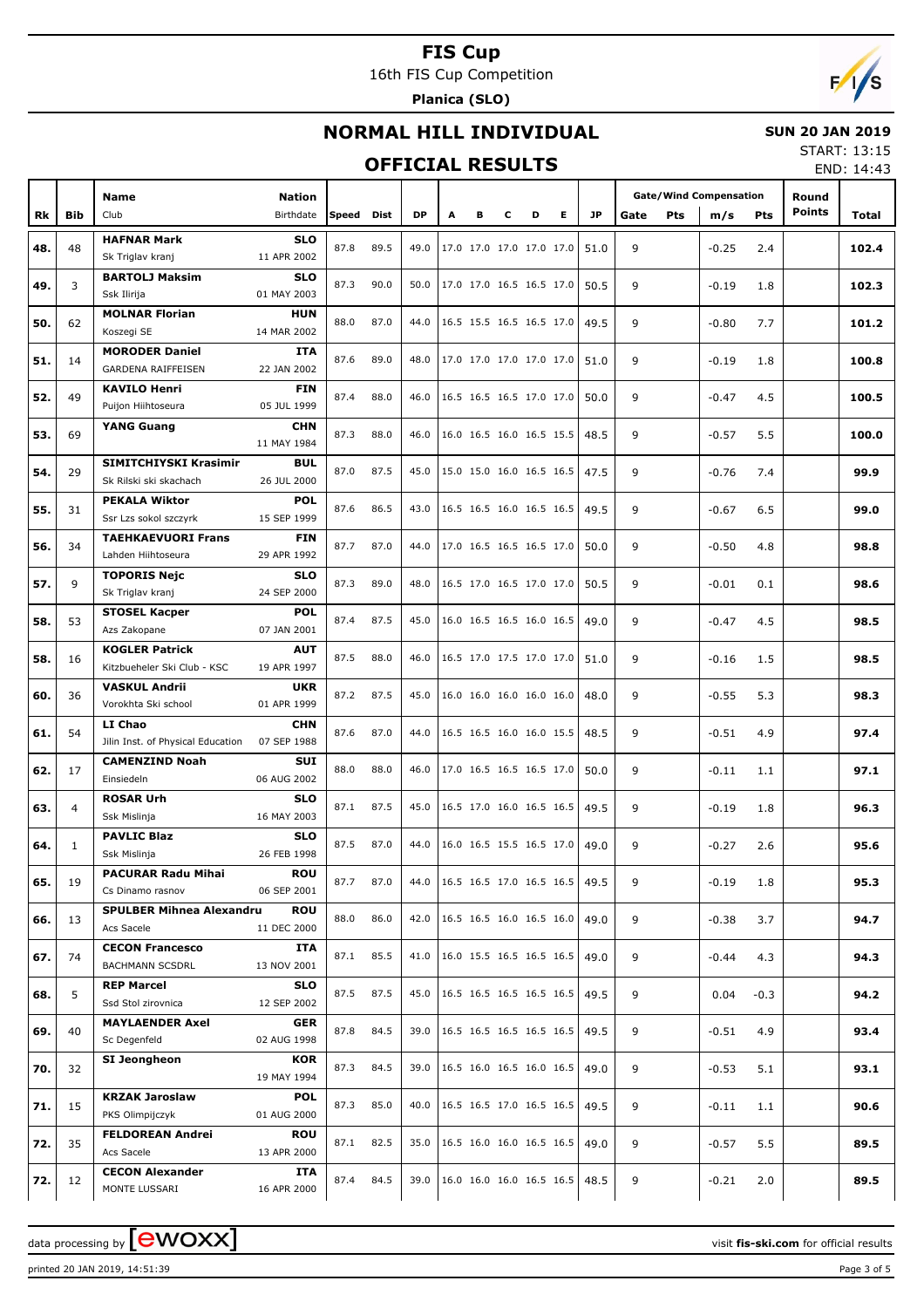16th FIS Cup Competition

**Planica (SLO)**



# **NORMAL HILL INDIVIDUAL**

#### **SUN 20 JAN 2019**

#### **OFFICIAL RESULTS**

START: 13:15 END: 14:43

|           |                |                                                          |                           |       |      |           |   |                          |   |   |   |           |      |     |                               |            |               | -------- |
|-----------|----------------|----------------------------------------------------------|---------------------------|-------|------|-----------|---|--------------------------|---|---|---|-----------|------|-----|-------------------------------|------------|---------------|----------|
|           |                | <b>Name</b>                                              | <b>Nation</b>             |       |      |           |   |                          |   |   |   |           |      |     | <b>Gate/Wind Compensation</b> |            | Round         |          |
| <b>Rk</b> | <b>Bib</b>     | Club                                                     | Birthdate                 | Speed | Dist | <b>DP</b> | A | в                        | C | D | Е | <b>JP</b> | Gate | Pts | m/s                           | <b>Pts</b> | <b>Points</b> | Total    |
| 74.       | 52             | <b>HU Jingtao</b>                                        | <b>CHN</b><br>02 NOV 2001 | 87.9  | 84.5 | 39.0      |   | 15.0 15.5 16.5 15.0 14.0 |   |   |   | 45.5      | 9    |     | $-0.34$                       | 3.3        |               | 87.8     |
| 74.       | 8              | <b>STRZINAR Marcel</b><br>Ssk Alpina ziri                | <b>SLO</b><br>18 JAN 2002 | 87.1  | 85.0 | 40.0      |   | 16.5 16.5 16.5 16.5 16.5 |   |   |   | 49.5      | 9    |     | 0.21                          | $-1.7$     |               | 87.8     |
| 76.       | 51             | <b>CHEN Zhe</b>                                          | <b>CHN</b><br>09 MAR 1993 | 87.7  | 83.0 | 36.0      |   | 14.5 14.5 15.5 15.5 14.5 |   |   |   | 44.5      | 9    |     | $-0.59$                       | 5.7        |               | 86.2     |
| 77.       | 10             | <b>JEKOVEC Kristjan</b><br>Nsk Trzic fmg                 | <b>SLO</b><br>23 AUG 2001 | 87.3  | 83.5 | 37.0      |   | 16.0 16.0 16.5 16.5 16.5 |   |   |   | 49.0      | 9    |     | $-0.01$                       | 0.1        |               | 86.1     |
| 78.       | 21             | <b>SLUKA Mikulas</b><br>TJ Dukla Liberec                 | <b>CZE</b><br>22 FEB 2001 | 87.4  | 82.0 | 34.0      |   | 16.0 15.5 16.0 16.0 16.0 |   |   |   | 48.0      | 9    |     | $-0.37$                       | 3.6        |               | 85.6     |
| 79.       | $\overline{2}$ | <b>JOVAN Tomi</b><br>Sk Zagorje                          | <b>SLO</b><br>02 APR 2000 | 87.1  | 81.5 | 33.0      |   | 16.5 16.5 16.0 16.5 16.5 |   |   |   | 49.5      | 9    |     | $-0.24$                       | 2.3        |               | 84.8     |
| 80.       | 20             | <b>NIEDERBERGER Lean</b><br>Bannalp-Wolfenschiessen      | <b>SUI</b><br>08 JAN 2003 | 87.4  | 80.5 | 31.0      |   | 16.0 16.0 16.5 16.0 16.0 |   |   |   | 48.0      | 9    |     | $-0.46$                       | 4.5        |               | 83.5     |
| 81.       | 22             | <b>LASOTA Damian</b><br>TJ Trinec                        | <b>CZE</b><br>11 MAY 1997 | 87.5  | 79.5 | 29.0      |   | 16.0 15.5 16.0 16.0 15.5 |   |   |   | 47.5      | 9    |     | $-0.51$                       | 4.9        |               | 81.4     |
| 82.       | 33             | <b>HWANG Seokjae</b>                                     | <b>KOR</b><br>05 MAR 2001 | 87.3  | 78.5 | 27.0      |   | 15.5 15.0 16.0 15.5 15.0 |   |   |   | 46.0      | 9    |     | $-0.73$                       | 7.1        |               | 80.1     |
| 83.       | 30             | <b>SIKOLA Jakub</b><br>TJ Dukla Liberec                  | <b>CZE</b><br>05 OCT 2001 | 87.6  | 75.5 | 21.0      |   | 16.0 15.5 16.5 16.0 16.0 |   |   |   | 48.0      | 9    |     | $-0.75$                       | 7.3        |               | 76.3     |
| 84.       | 27             | <b>ZELENCHUK Ivan</b><br>Verkhovyna Ski school           | <b>UKR</b><br>04 JUN 1999 | 87.4  | 76.5 | 23.0      |   | 15.0 14.5 15.0 16.0 15.0 |   |   |   | 45.0      | 9    |     | $-0.68$                       | 6.6        |               | 74.6     |
| 85.       | 56             | <b>GIBSON Hunter</b><br>Norge Ski Club                   | <b>USA</b><br>30 MAR 2001 | 87.3  | 75.0 | 20.0      |   | 16.0 15.5 14.5 15.0 16.0 |   |   |   | 46.5      | 9    |     | $-0.61$                       | 5.9        |               | 72.4     |
| 86.       | 25             | <b>SAFONOV Gleb</b><br>Almaty Skiclub                    | <b>KAZ</b><br>11 SEP 2001 | 87.3  | 74.0 | 18.0      |   | 15.5 15.5 15.0 15.5 15.5 |   |   |   | 46.5      | 9    |     | $-0.73$                       | 7.1        |               | 71.6     |
| 87.       | 24             | <b>WILKINSON Canden</b><br>Steamboat Springs winter spor | <b>USA</b><br>14 MAY 2002 | 87.1  | 72.5 | 15.0      |   | 15.0 15.0 14.5 15.0 15.5 |   |   |   | 45.0      | 9    |     | $-0.81$                       | 7.8        |               | 67.8     |
| 88.       | 23             | <b>TURSUNZHANOV Nurshat</b>                              | <b>KAZ</b><br>08 FEB 2003 | 87.4  | 69.5 | 9.0       |   | 15.0 15.0 14.0 14.0 14.5 |   |   |   | 43.5      | 9    |     | $-0.76$                       | 7.4        |               | 59.9     |

| Did not start |                 |  |
|---------------|-----------------|--|
| Bib           | <b>Name</b>     |  |
| 18            | KIETA Krzysztof |  |

| <b>Disqualified</b> |                  |          |  |  |  |  |  |  |  |  |  |  |
|---------------------|------------------|----------|--|--|--|--|--|--|--|--|--|--|
| Bib                 | <b>Name</b>      | Reason   |  |  |  |  |  |  |  |  |  |  |
| 26                  | DEVYATKIN Nikita | SCE1 Ski |  |  |  |  |  |  |  |  |  |  |

| <b>Weather Information</b> |         |      |      |          |        |              |        |
|----------------------------|---------|------|------|----------|--------|--------------|--------|
|                            |         | Snow | Air  | Humidity |        | Wind $[m/s]$ |        |
|                            | Weather | [°C] | [°C] | [%]      | Min    | Avg          | Max    |
| 1st round                  | sunny   | -3   |      | 80       | $-1.0$ | $-0.5$       | 0.2    |
| 2nd round                  | sunny   | $-3$ | $-1$ | 83       | $-1.0$ | $-0.8$       | $-0.4$ |

data processing by **CWOXX**  $\blacksquare$ 

printed 20 JAN 2019, 14:51:39 Page 4 of 5